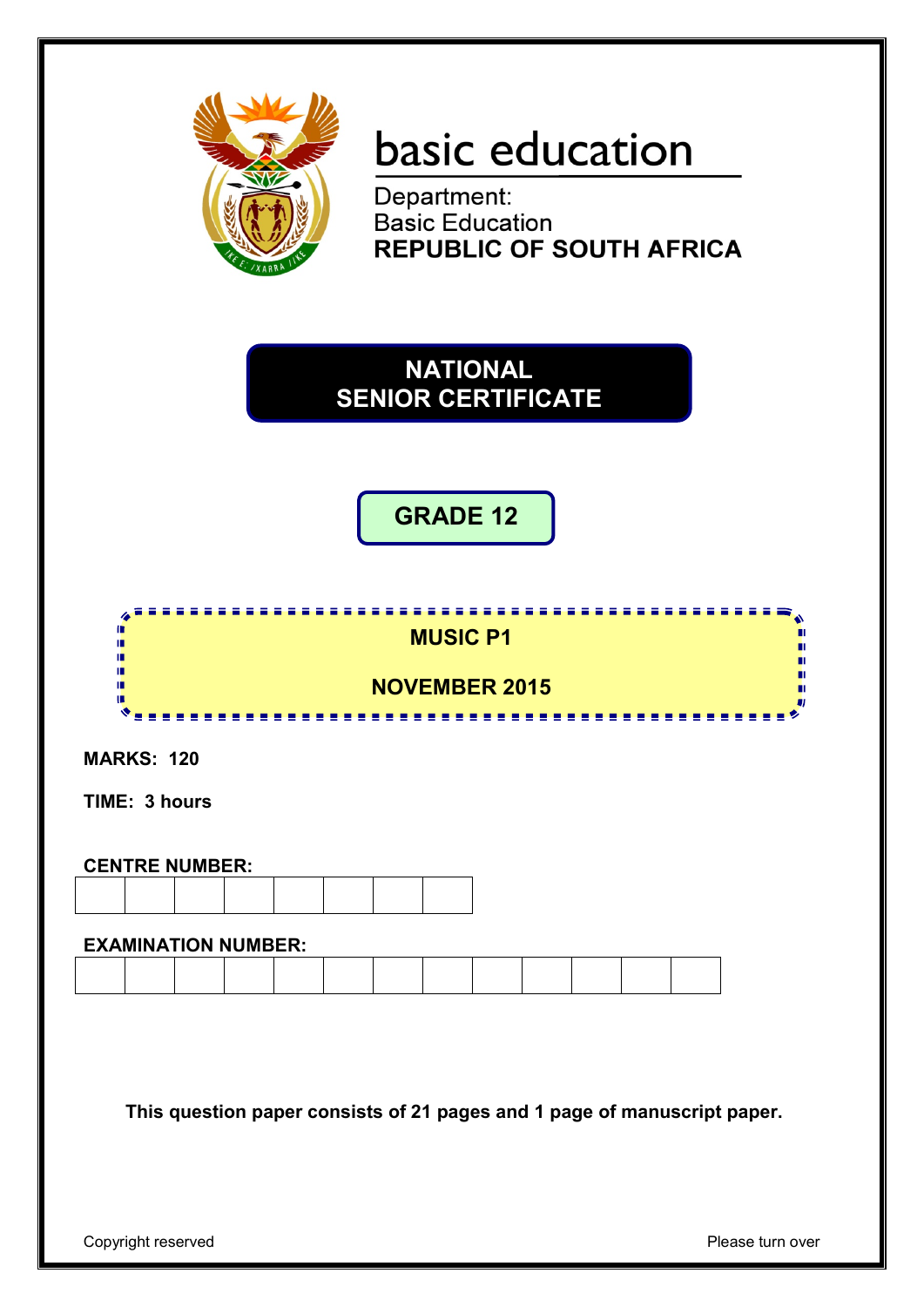## **INSTRUCTIONS AND INFORMATION**

- 1. This question paper consists of FIVE sections, namely SECTIONS A, B, C, D and E.
- 2. SECTIONS A and B are compulsory.
- 3. SECTION C: WESTERN ART MUSIC (WAM), SECTION D: JAZZ and SECTION E: INDIGENOUS AFRICAN MUSIC (IAM) are choice questions. Answer only ONE of these sections (SECTION C or D or E).
- 4. Write all music notation in SECTION A in pencil and all written text in blue or black ink on this question paper.
- 5. Answer SECTION B and SECTION C or D or E in blue or black ink in the ANSWER BOOK provided.
- 6. Number the answers correctly according to the numbering system used in this question paper.
- 7. The last page of this question paper is manuscript paper intended for rough work. Candidates may remove this page.
- 8. Candidates may NOT have access to any musical instrument for the duration of this examination.
- 9. Write neatly and legibly.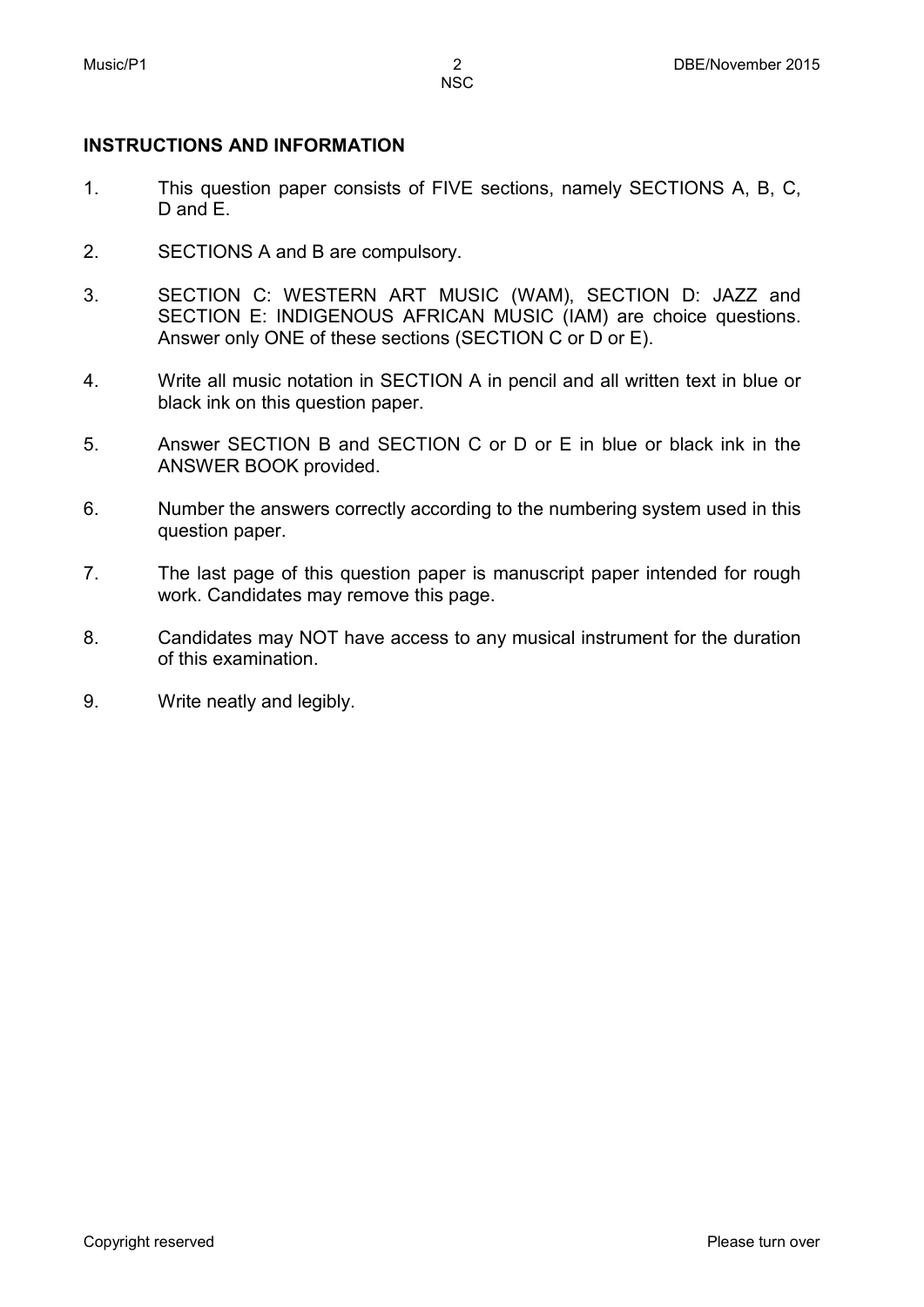### **MARKING GRID**

| <b>SECTION</b>                                                        | <b>QUESTION</b>    | <b>MARKS</b> | <b>MARKER</b> | <b>MODERATOR</b> |  |  |  |  |
|-----------------------------------------------------------------------|--------------------|--------------|---------------|------------------|--|--|--|--|
| A: THEORY OF MUSIC                                                    | $\mathbf 1$        | 20           |               |                  |  |  |  |  |
| (COMPULSORY)                                                          | $\overline{2}$     | 15           |               |                  |  |  |  |  |
|                                                                       | 3                  | 10           |               |                  |  |  |  |  |
|                                                                       | 4                  | 15           |               |                  |  |  |  |  |
|                                                                       | <b>SUBTOTAL</b>    | 60           |               |                  |  |  |  |  |
| <b>AND</b>                                                            |                    |              |               |                  |  |  |  |  |
| <b>GENERAL MUSIC</b><br><b>B:</b><br><b>KNOWLEDGE</b><br>(COMPULSORY) | 5                  | 20           |               |                  |  |  |  |  |
|                                                                       | <b>SUBTOTAL</b>    | 20           |               |                  |  |  |  |  |
|                                                                       | <b>AND</b>         |              |               |                  |  |  |  |  |
| C: WAM                                                                | 6                  | 10           |               |                  |  |  |  |  |
|                                                                       | $\overline{7}$     | 5            |               |                  |  |  |  |  |
|                                                                       | 8                  | 5            |               |                  |  |  |  |  |
|                                                                       | 9                  | 5            |               |                  |  |  |  |  |
|                                                                       | 10                 | 15           |               |                  |  |  |  |  |
|                                                                       | <b>SUBTOTAL</b>    | 40           |               |                  |  |  |  |  |
|                                                                       | <b>OR</b>          |              |               |                  |  |  |  |  |
| D: JAZZ                                                               | 11                 | 10           |               |                  |  |  |  |  |
|                                                                       | 12                 | 5            |               |                  |  |  |  |  |
|                                                                       | 13                 | 5            |               |                  |  |  |  |  |
|                                                                       | 14                 | 5            |               |                  |  |  |  |  |
|                                                                       | 15                 | 15           |               |                  |  |  |  |  |
|                                                                       | <b>SUBTOTAL</b>    | 40           |               |                  |  |  |  |  |
| <b>OR</b>                                                             |                    |              |               |                  |  |  |  |  |
| E: IAM                                                                | 16                 | 10           |               |                  |  |  |  |  |
|                                                                       | 17                 | 5            |               |                  |  |  |  |  |
|                                                                       | 18                 | 5            |               |                  |  |  |  |  |
|                                                                       | 19                 | $\sqrt{5}$   |               |                  |  |  |  |  |
|                                                                       | 20                 | 15           |               |                  |  |  |  |  |
|                                                                       | <b>SUBTOTAL</b>    | 40           |               |                  |  |  |  |  |
|                                                                       | <b>GRAND TOTAL</b> | 120          |               |                  |  |  |  |  |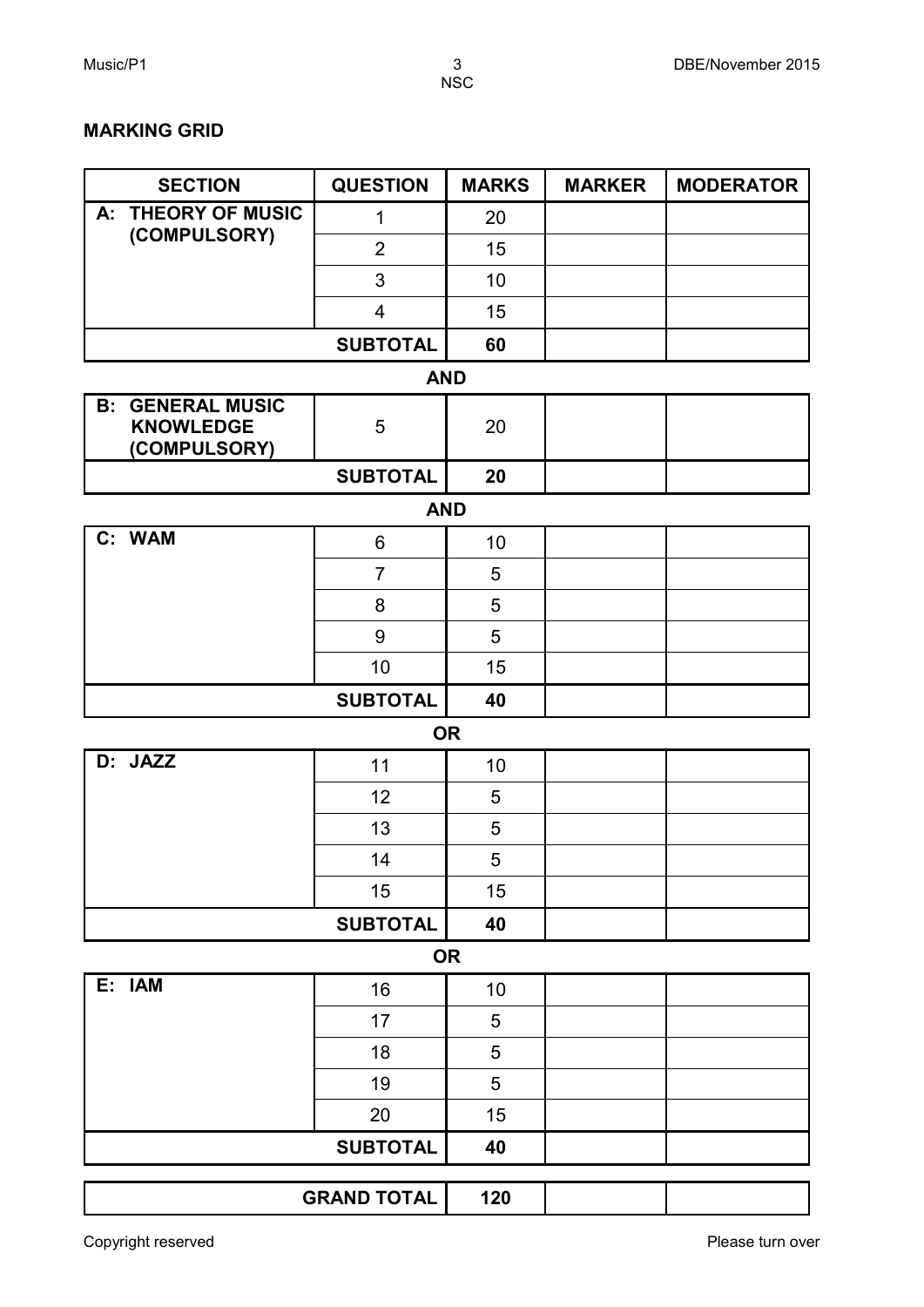#### **SECTION A: THEORY OF MUSIC (COMPULSORY) (90 minutes)**

#### **Answer QUESTION 1 AND QUESTION 2.1 OR 2.2 AND QUESTION 3.1 OR 3.2 AND QUESTION 4.1 OR 4.2.**

Answer the questions in the spaces provided on this question paper.

### **QUESTION 1 (25 minutes)**

Study the extract below and answer the questions that follow.

## **CHARLIE IS MY DARLING**





1.1 Name the main key of this piece.

(1)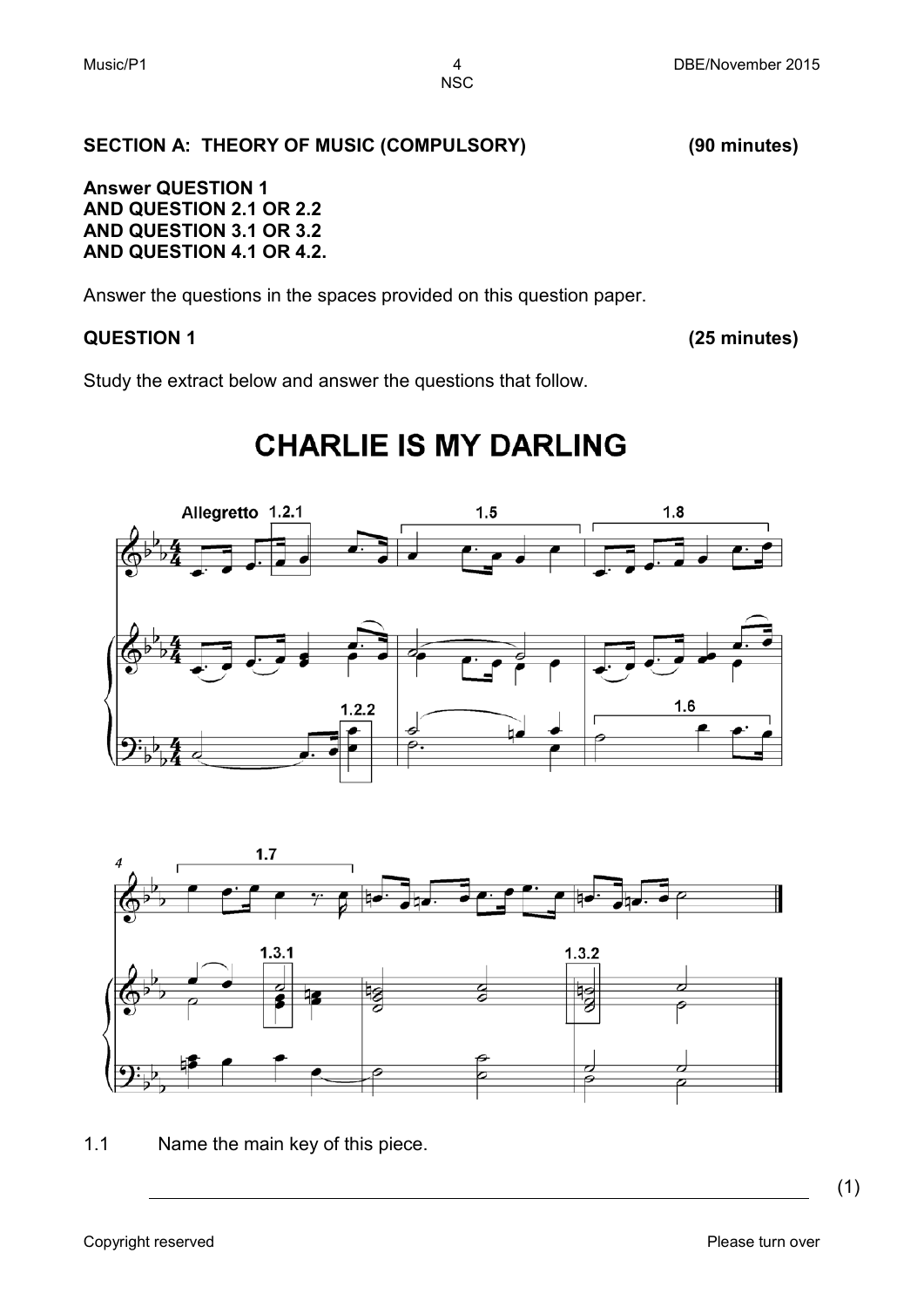- 1.2 Name the intervals at **1.2.1** and **1.2.2** according to type and distance, for example Perfect  $5<sup>th</sup>$ .
	- $1.2.1$   $\qquad \qquad$
	- $1.2.2$  (2)
- 1.3 Name triads at **1.3.1** and **1.3.2** according to type and inversion, for example Major, second inversion. (Consider only the notes in the block.)
	- 1.3.1 \_\_\_\_\_\_\_\_\_\_\_\_\_\_\_\_\_\_\_\_\_\_\_\_\_\_\_\_\_\_\_\_\_\_\_\_\_\_\_\_
	- $1.3.2$  (2)
- 1.4 Circle the last FOUR notes (tetrachord) of an ascending melodic minor scale on the score. (1)
- 1.5 Transpose bar 2 of the solo part a major second higher. Add a new key signature.



1.6 Transcribe bar 3 of the bass part for viola at the same pitch. Use the correct clef.

$$
\overline{\phantom{a}}\phantom{a} \overline{\phantom{a}}\phantom{a} \overline{\phantom{a}}\phantom{a} \overline{\phantom{a}}\phantom{a} \overline{\phantom{a}}\phantom{a} \overline{\phantom{a}}\phantom{a} \overline{\phantom{a}}\phantom{a} \overline{\phantom{a}}\phantom{a} \overline{\phantom{a}}\phantom{a} \overline{\phantom{a}}\phantom{a} \overline{\phantom{a}}\phantom{a} \overline{\phantom{a}}\phantom{a} \overline{\phantom{a}}\phantom{a} \overline{\phantom{a}}\phantom{a} \overline{\phantom{a}}\phantom{a} \overline{\phantom{a}}\phantom{a} \overline{\phantom{a}}\phantom{a} \overline{\phantom{a}}\phantom{a} \overline{\phantom{a}}\phantom{a} \overline{\phantom{a}}\phantom{a} \overline{\phantom{a}}\phantom{a} \overline{\phantom{a}}\phantom{a} \overline{\phantom{a}}\phantom{a} \overline{\phantom{a}}\phantom{a} \overline{\phantom{a}}\phantom{a} \overline{\phantom{a}}\phantom{a} \overline{\phantom{a}}\phantom{a} \overline{\phantom{a}}\phantom{a} \overline{\phantom{a}}\phantom{a} \overline{\phantom{a}}\phantom{a} \overline{\phantom{a}}\phantom{a} \overline{\phantom{a}}\phantom{a} \overline{\phantom{a}}\phantom{a} \overline{\phantom{a}}\phantom{a} \overline{\phantom{a}}\phantom{a} \overline{\phantom{a}}\phantom{a} \overline{\phantom{a}}\phantom{a} \overline{\phantom{a}}\phantom{a} \overline{\phantom{a}}\phantom{a} \overline{\phantom{a}}\phantom{a} \overline{\phantom{a}}\phantom{a} \overline{\phantom{a}}\phantom{a} \overline{\phantom{a}}\phantom{a} \overline{\phantom{a}}\phantom{a} \overline{\phantom{a}}\phantom{a} \overline{\phantom{a}}\phantom{a} \overline{\phantom{a}}\phantom{a} \overline{\phantom{a}}\phantom{a} \overline{\phantom{a}}\phantom{a} \overline{\phantom{a}}\phantom{a} \overline{\phantom{a}}\
$$

1.7 Rewrite bar 4 of the solo part, but double the note values. Add a new time signature.



1.8 Add FOUR notes to the following to form a Dorian mode:



(2)

(3)

(3)

(3)

1.9 Write an ascending sequence of the given melodic fragment.



1.10 Change the final chord of this extract on the score to form a tierce de Picardie (major chord). (1)

**[20]**

(2)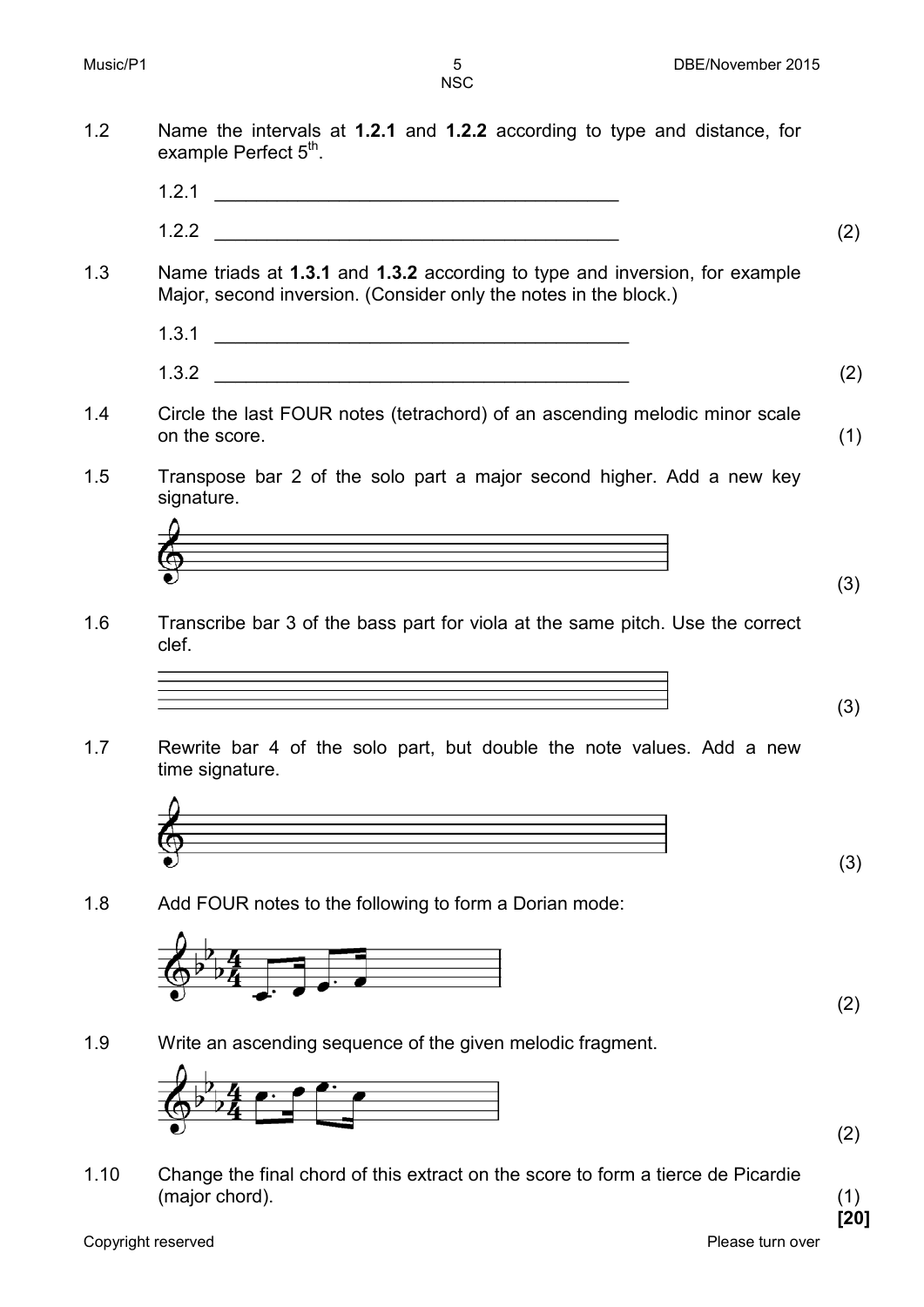#### **QUESTION 2 (25 minutes)**

#### **Answer EITHER QUESTION 2.1 OR QUESTION 2.2.**

2.1 Complete the opening motif below to form a twelve-bar melody in ternary form for any single-line melodic instrument of your choice. Name the instrument for which you are writing. Indicate the tempo and add dynamic and articulation marks.







The melody will be marked according to the following criteria:

| <b>DESCRIPTION</b>                                                                                                                                      | <b>MARK</b><br><b>ALLOCATION</b> | <b>CANDIDATE'S</b><br><b>MARKS</b> |
|---------------------------------------------------------------------------------------------------------------------------------------------------------|----------------------------------|------------------------------------|
| Form and cadential points                                                                                                                               | 3                                |                                    |
| <b>Correctness</b><br>Note stems, beats per bar, accidentals,<br>spacing, layout                                                                        | 2                                |                                    |
| Quality<br>- Quality of melody and suitability for chosen<br>instrument<br>- Appropriateness of dynamic and articulation<br>indications<br>- Musicality | 10                               |                                    |
| <b>TOTAL</b>                                                                                                                                            | 15                               |                                    |

**[15]**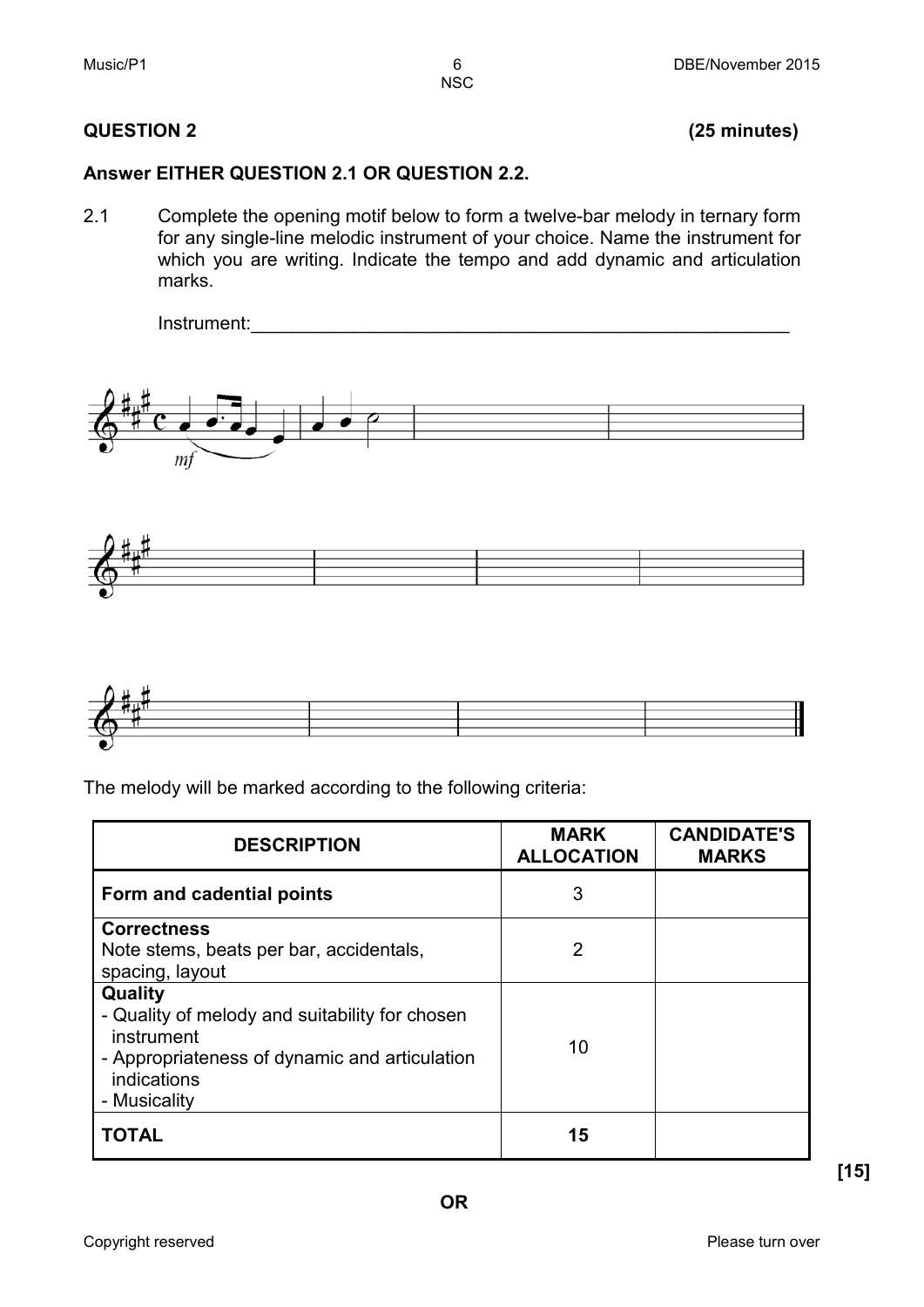2.2 Complete the opening motif below to form a twelve-bar melody in ternary form for any single-line melodic instrument of your choice. Name the instrument for which you are writing. Indicate the tempo and add dynamic and articulation marks.





The melody will be marked according to the following criteria:

| <b>DESCRIPTION</b>                                                                                                                                      | <b>MARK</b><br><b>ALLOCATION</b> | <b>CANDIDATE'S</b><br><b>MARKS</b> |
|---------------------------------------------------------------------------------------------------------------------------------------------------------|----------------------------------|------------------------------------|
| Form and cadential points                                                                                                                               | 3                                |                                    |
| <b>Correctness</b><br>Note stems, beats per bar, accidentals,<br>spacing, layout                                                                        | 2                                |                                    |
| Quality<br>- Quality of melody and suitability for chosen<br>instrument<br>- Appropriateness of dynamic and articulation<br>indications<br>- Musicality | 10                               |                                    |
| <b>TOTAL</b>                                                                                                                                            | 15                               |                                    |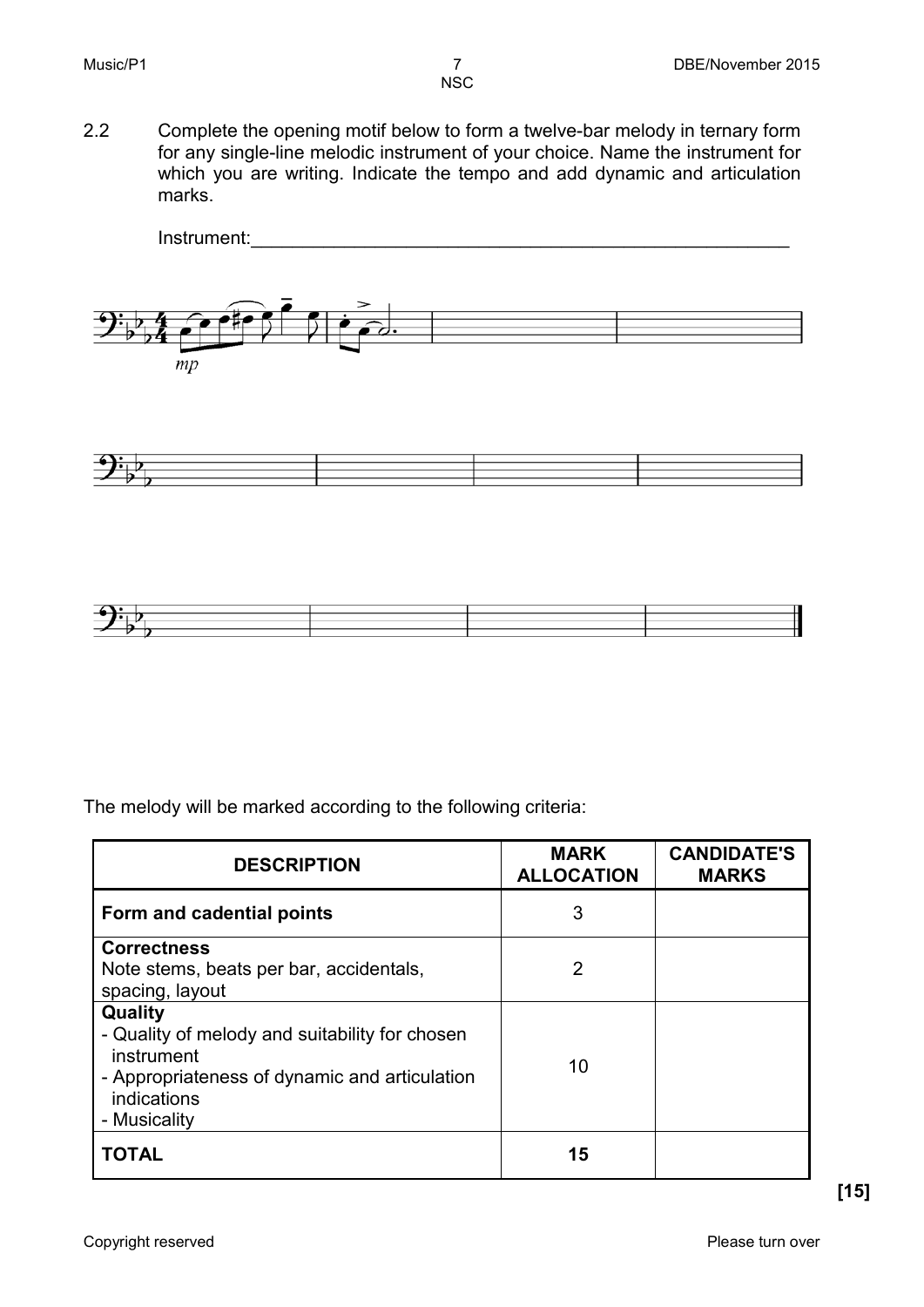### **QUESTION 3 (10 minutes)**

#### **Answer EITHER QUESTION 3.1 OR QUESTION 3.2.**

3.1 Study the *Chorale* by JS Bach below and answer the questions that follow.







## Chorale

**NSC**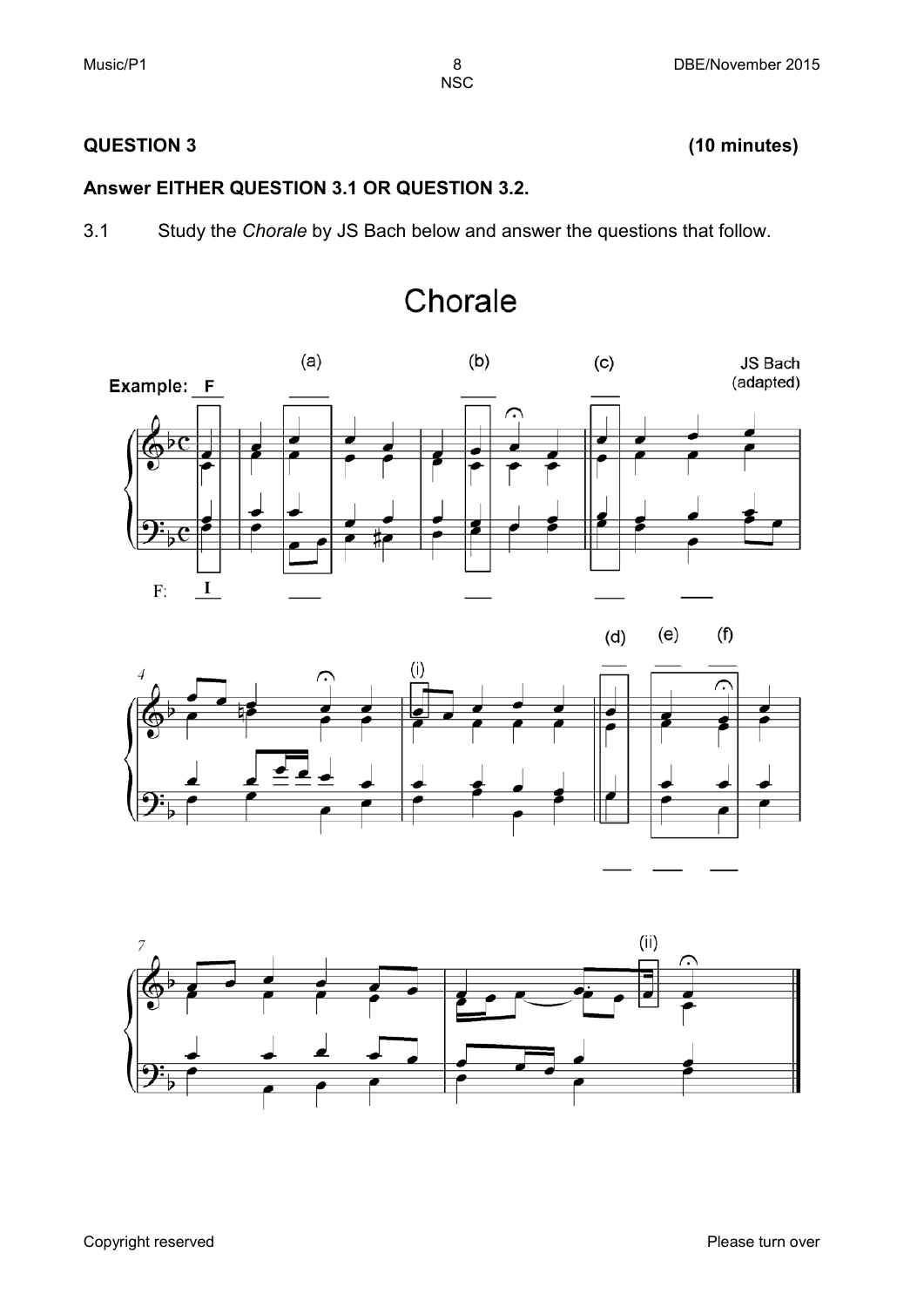3.1.1 This chorale modulates in bar 4. How is the new key in bar 4 related to the original key of the chorale?

(1)

**[10]**

3.1.2 Identify the chords from **(a)**–**(f)** and figure them on the score. Use EITHER figuring below the score OR chord symbols above the score. See the example in bar 1. in bar 1. $(6)$ 3.1.3 Name the type of non-chordal notes at **(i)** and **(ii)**. (i) \_\_\_\_\_\_\_\_\_\_\_\_\_\_\_\_\_\_\_\_\_\_\_\_\_\_\_\_\_\_\_\_\_\_\_\_\_\_\_ (ii)  $(2)$ 3.1.4 Name the cadence in bar  $6^2-6^3$ .  $\overline{\phantom{a}}$  (1)

**OR**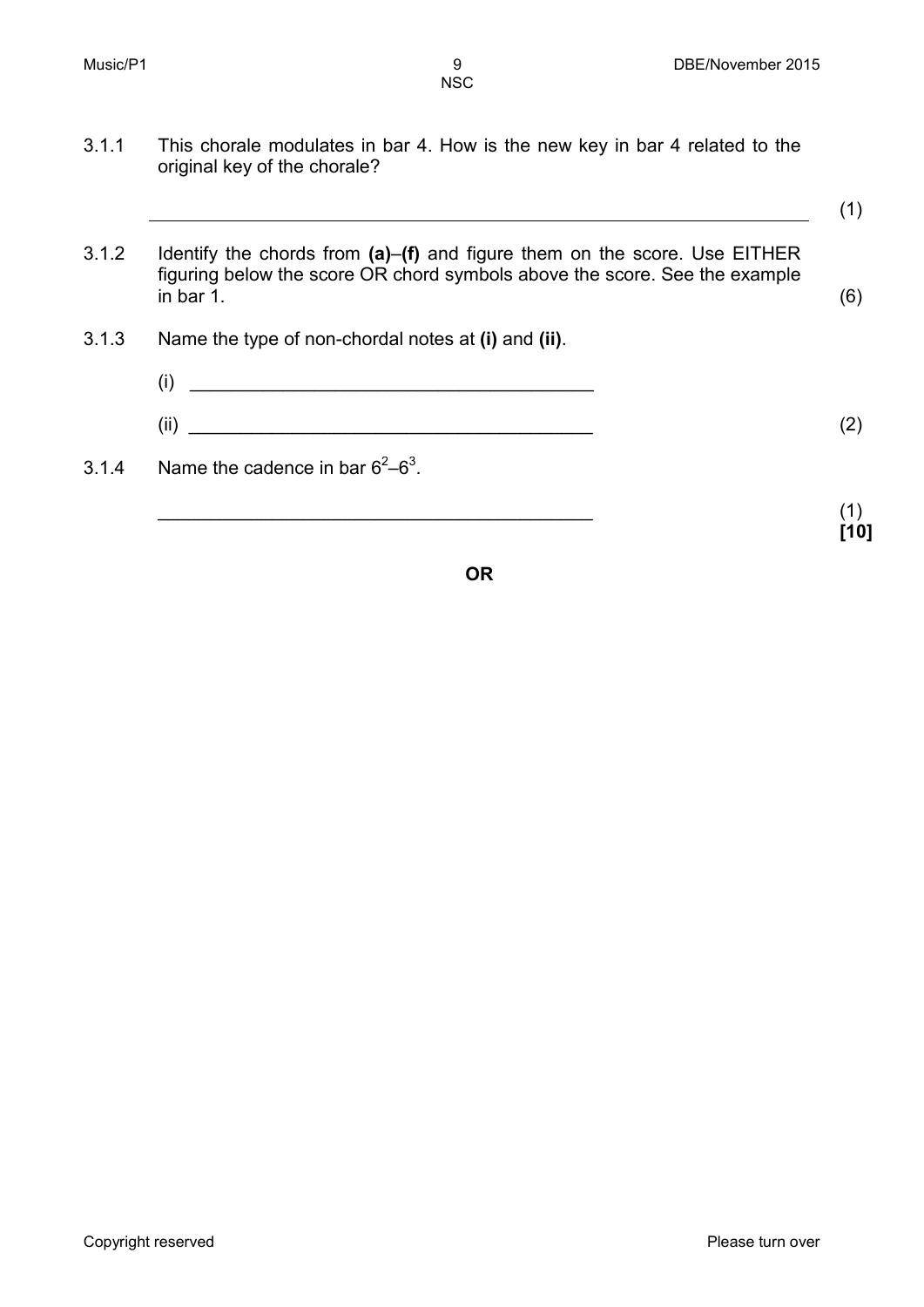3.2 Study the extract from *You're Breaking My Heart* by Pat Genaro and Sunny Skylar below and answer the questions that follow.

## You're Breaking My Heart

Pat Genaro & Sunny Skylar





3.2.1 Identify the chords from **(a)**–**(f)** and figure them on the score. Use chord symbols above the score. See the example in bar 1. (6)

- $(i)$  $(ii)$  $(iii)$  (iii) (3)
- 3.2.3 Name the cadence in bars  $8^3-9$ .

<sup>3.2.2</sup> Name the type of non-chordal notes at **(i)**, **(ii)** and **(iii)**.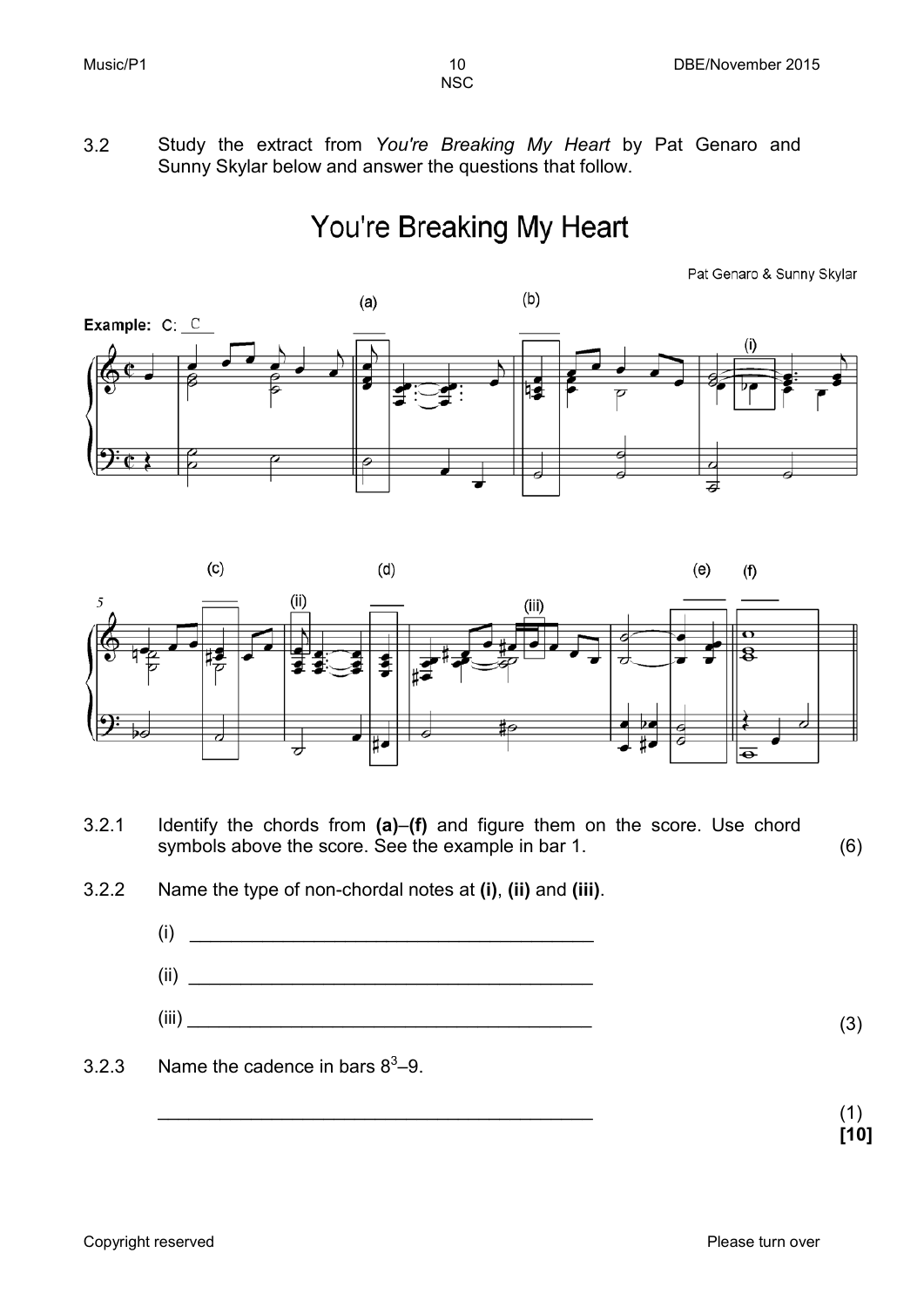### **QUESTION 4 (30 minutes)**

#### **Answer EITHER QUESTION 4.1 OR QUESTION 4.2.**

4.1 Complete the four-part vocal harmonisation below by adding the alto, tenor and bass parts.





The harmonisation will be marked according to the following criteria:

| <b>DESCRIPTION</b>                                                          | <b>MARK</b><br><b>ALLOCATION</b> | <b>CANDIDATE'S</b><br><b>MARKS</b> |
|-----------------------------------------------------------------------------|----------------------------------|------------------------------------|
| <b>Chord progression</b><br>Choice of chords, correct use of cadence        | 12                               |                                    |
| <b>Correctness</b><br>Notation, doubling, spacing, voice leading            | 12                               |                                    |
| Quality<br>Musicality, non-chordal notes, awareness<br>of style, creativity | 16                               |                                    |
|                                                                             | 40<br>(± 8 × 3)                  |                                    |
| <b>TOTAL</b>                                                                | 15                               |                                    |

**[15]**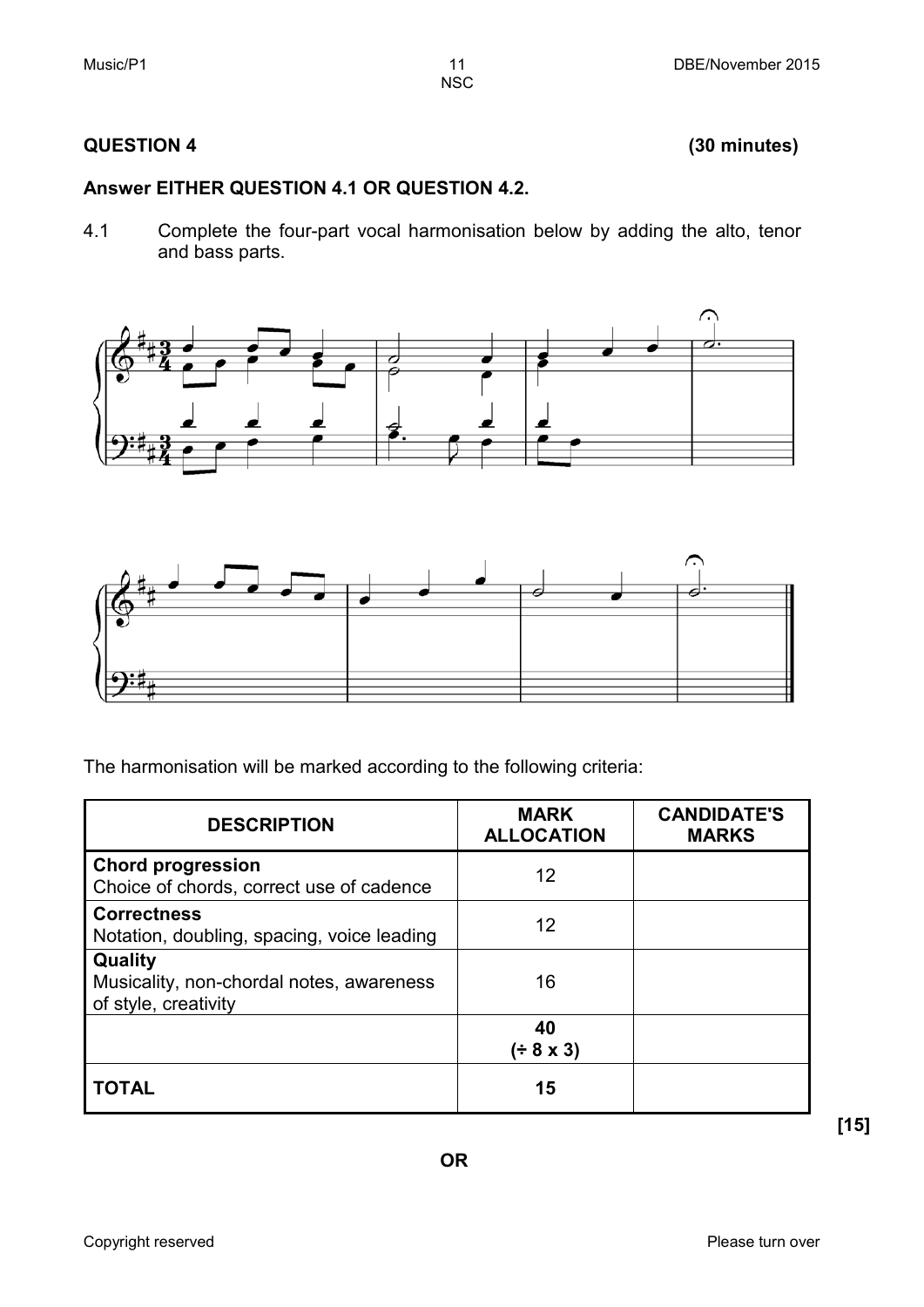4.2 Complete the piece below by adding a suitable bass line and harmonic material in the open staves. Continue in the style suggested by the given material in bars 1 and 2.





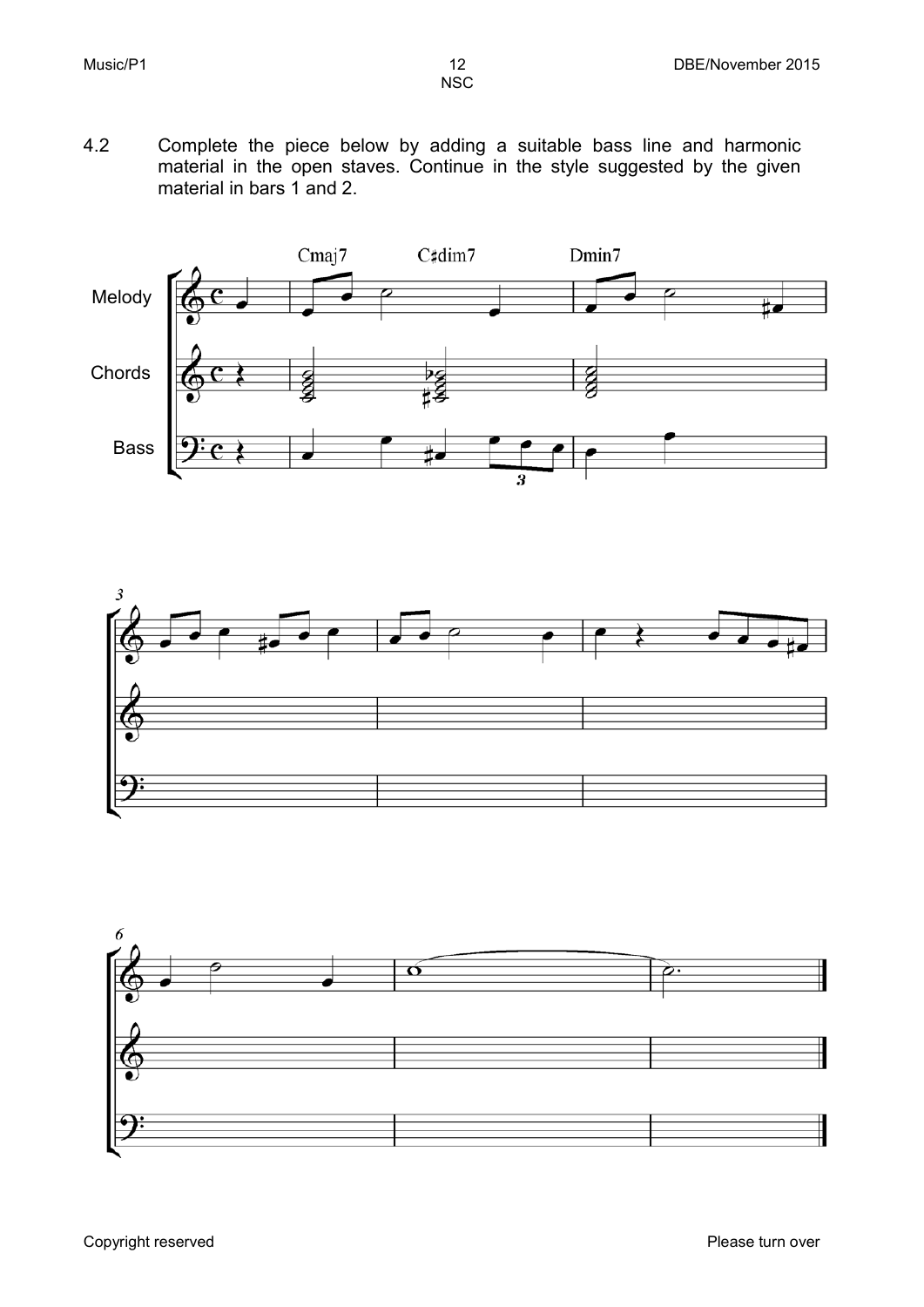The answer will be marked according to the following criteria:

| <b>DESCRIPTION</b>                                                          | <b>MARK</b><br><b>ALLOCATION</b> | <b>CANDIDATE'S</b><br><b>MARKS</b> |
|-----------------------------------------------------------------------------|----------------------------------|------------------------------------|
| <b>Chord progression</b><br>Choice of chords, correct use of cadence        | 12                               |                                    |
| <b>Correctness</b><br>Notation, doubling, spacing, voice leading            | 12                               |                                    |
| Quality<br>Musicality, non-chordal notes, awareness<br>of style, creativity | 16                               |                                    |
|                                                                             | 40<br>(± 8 × 3)                  |                                    |
| <b>TOTAL</b>                                                                | 15                               |                                    |

**[15]**

**TOTAL SECTION A: 60**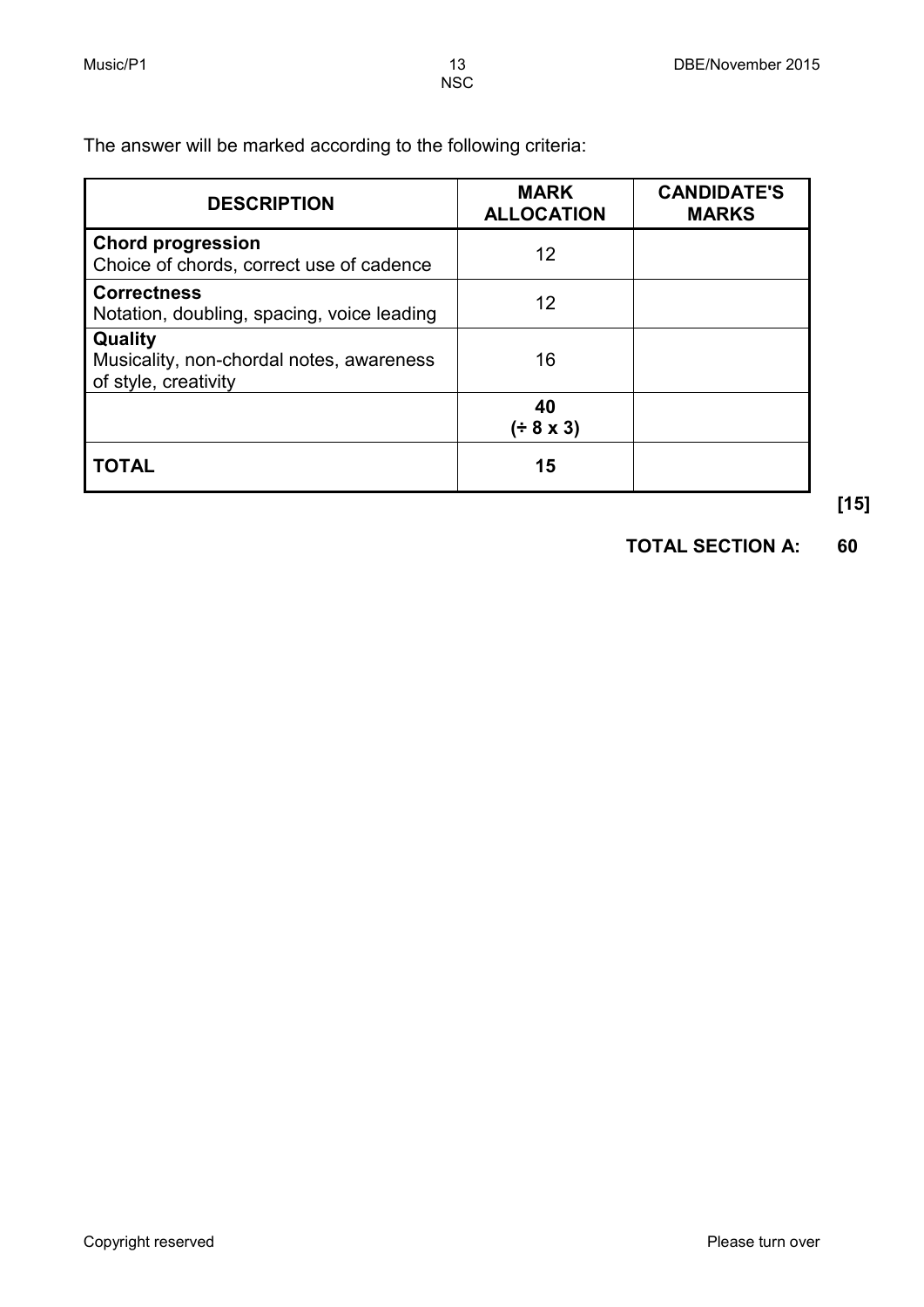#### **SECTIONS B, C, D, E: GENERAL MUSIC KNOWLEDGE (90 minutes)**

#### **Answer SECTION B AND SECTION C (Western Art Music) OR SECTION D (Jazz) OR SECTION E (Indigenous African Music).**

Answer these questions in the ANSWER BOOK provided.

#### **SECTION B: GENERAL (COMPULSORY)**

#### **QUESTION 5**

- 5.1 Four options are provided as possible answers to the following questions. Choose the answer and write only the letter (A–D) next to the question number (5.1.1–5.1.10) in the ANSWER BOOK, for example 5.1.11 E.
	- 5.1.1 *Diatonic music* refers to music that is based on ...
		- A the whole-tone scale.
		- B the chromatic scale.
		- $\mathbf{C}$ a major or minor scale.
		- D. the Dorian mode.
	- 5.1.2 Which ONE of the following is NOT an element of music?
		- A **Perspective**
		- B **Duration**
		- C Dynamics
		- D. **Texture**
	- 5.1.3 Which ONE of the following is a tempo indication?
		- A Ossia
		- B Con fuoco
		- $\mathsf{C}$ **Stringendo**
		- D. Morendo
	- 5.1.4 The following term describes musical notes that sound detached when performed:
		- A Legato
		- B **Staccato**
		- $\mathcal{C}$ Rubato
		- D. Pesante
	- 5.1.5 The term *chorus* refers to ...
		- A two vocalists performing together.
		- B an instrumental introduction to a vocal piece.
		- C a group of traditional dancers.
		- D. the refrain of a popular song.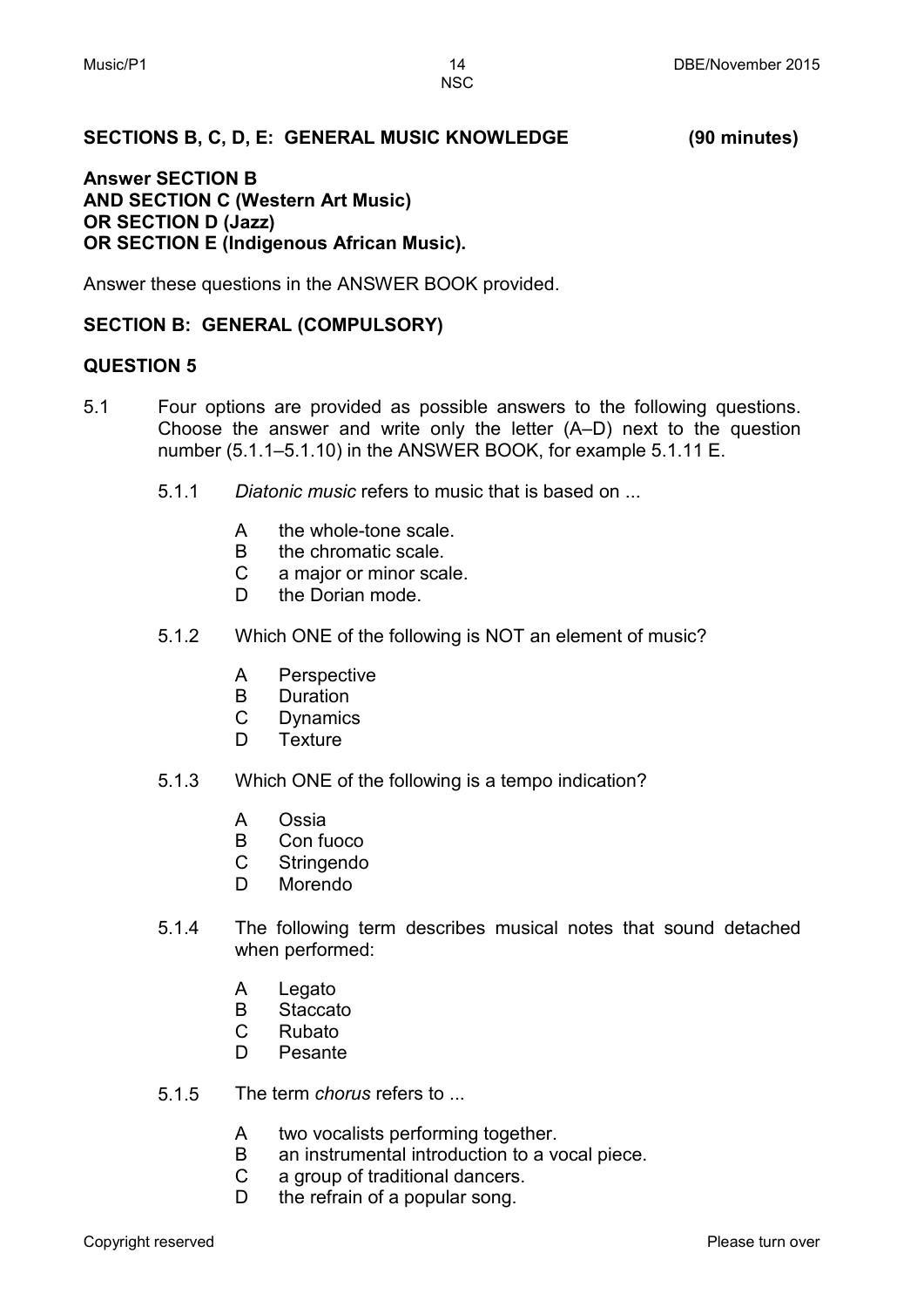- 
- 5.1.6 *Ternary form* refers to ONE of the following:
	- A AB
	- B **ABACA**
	- C ABA
	- D. ABCBA
- 5.1.7 A *cadence* is ...
	- A found at the beginning of a phrase.
	- B a chord progression.
	- $\mathcal{C}$ a improvisatory solo passage.
	- D. a passage of successive fast notes.
- 5.1.8 Which ONE of the following is NOT a South African recording company?
	- A SAMRO
	- B Gallo Music
	- C EMI
	- D<sub>1</sub> **Universal**
- 5.1.9 A *clarinet* is a ...
	- A single-reed instrument.
	- B expressive chordophone.
	- C percussive wind instrument.
	- D non-transposing instrument.
- 5.1.10 Which type of form has two sections that start in related keys?
	- A Sonata form
	- B Ternary form
	- $\mathbf{C}$ Rondo form
	- D.

Binary form  $(10 \times 1)$  (10)

- 5.2 Briefly describe any TWO of the following terms:
	- 5.2.1 Ostinato
	- 5.2.2 Texture
	- 5.2.3 Chordophone
	- 5.2.4 Polyrhythm ( $2 \times 2$ ) (4)
- 5.3 What benefit does it have for you to register your composition with SAMRO? (4)
- 5.4 Arrange the following role-players in the music industry in the correct order according to their function in the process of producing a song. Write down only the letters in the correct order, for example EFGH.

| A | Sound engineer      | C Radio presenter |     |
|---|---------------------|-------------------|-----|
|   | <b>B</b> Songwriter | D Performer       | (2) |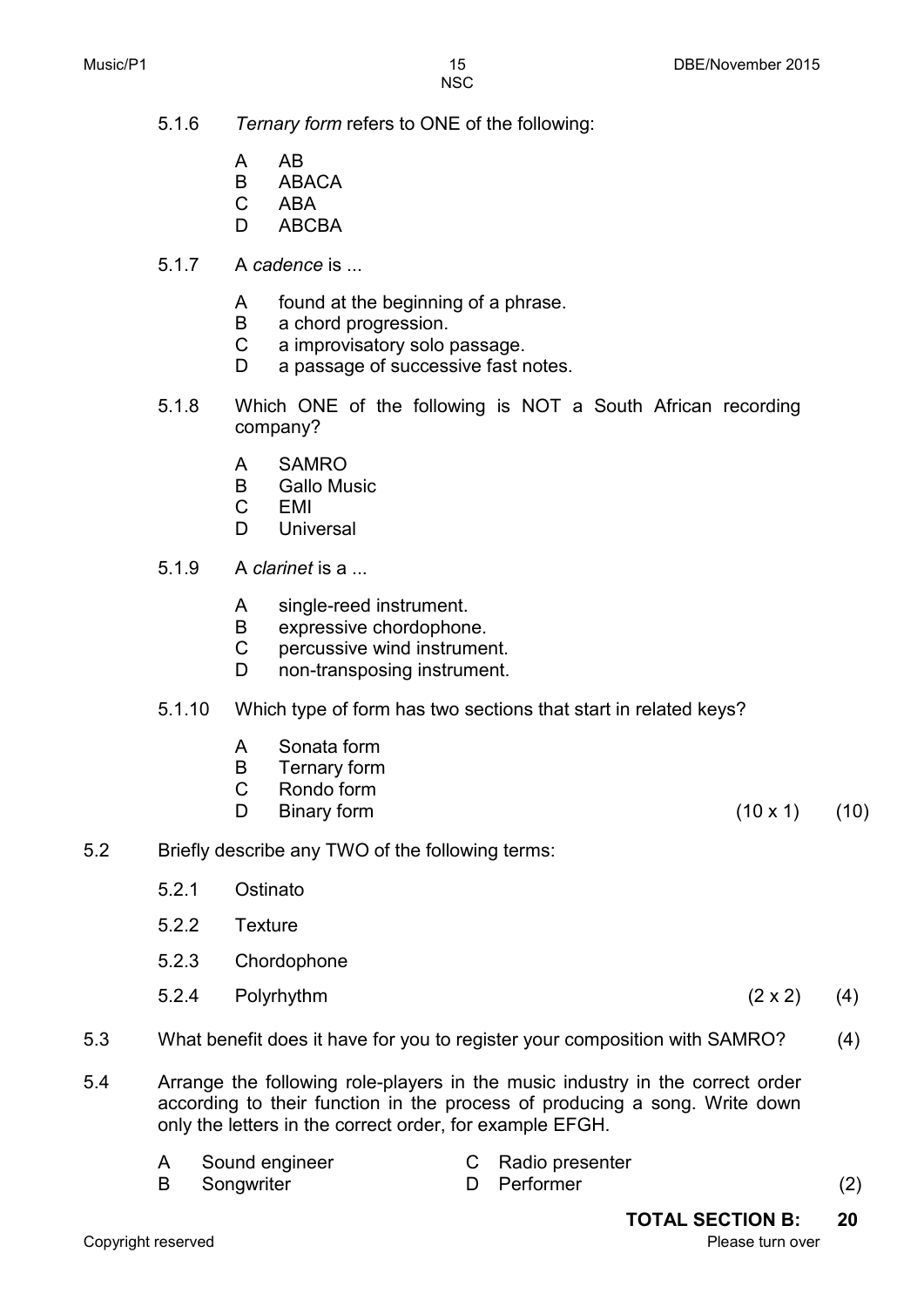**Answer SECTION C (WAM) OR SECTION D (JAZZ) OR SECTION E (IAM).**

#### **SECTION C: WESTERN ART MUSIC (WAM)**

#### **QUESTION 6**

| 6.1               | studied. | Name the title of any other Mozart opera besides the one that you have                      | (1)         |
|-------------------|----------|---------------------------------------------------------------------------------------------|-------------|
| 6.2               |          | Write down the name(s) and voice type(s) of the characters who sing the<br>following arias: |             |
|                   | (a)      | Ein Mädchen oder Weibchen                                                                   | (2)         |
|                   | (b)      | O Isis und Osiris                                                                           | (2)         |
| 6.3               |          | Explain why the title, The Magic Flute, is a fitting description for this opera.            | (1)         |
| 6.4               |          | Name ONE difference between opera buffa and opera seria.                                    | (2)         |
| 6.5               |          | Name ONE difference between aria and recitative.                                            | (2)<br>[10] |
| <b>QUESTION 7</b> |          |                                                                                             |             |
| 7.1               | Cave.    | Name TWO Classical features/elements found in Mendelssohn's Fingal's                        | (2)         |

- 7.2 Describe TWO Romantic features/elements found in Mendelssohn's *Fingal's Cave.* (2)
- 7.3 Which other title is also used for Mendelssohn's *Fingal's Cave*? (1) **[5]**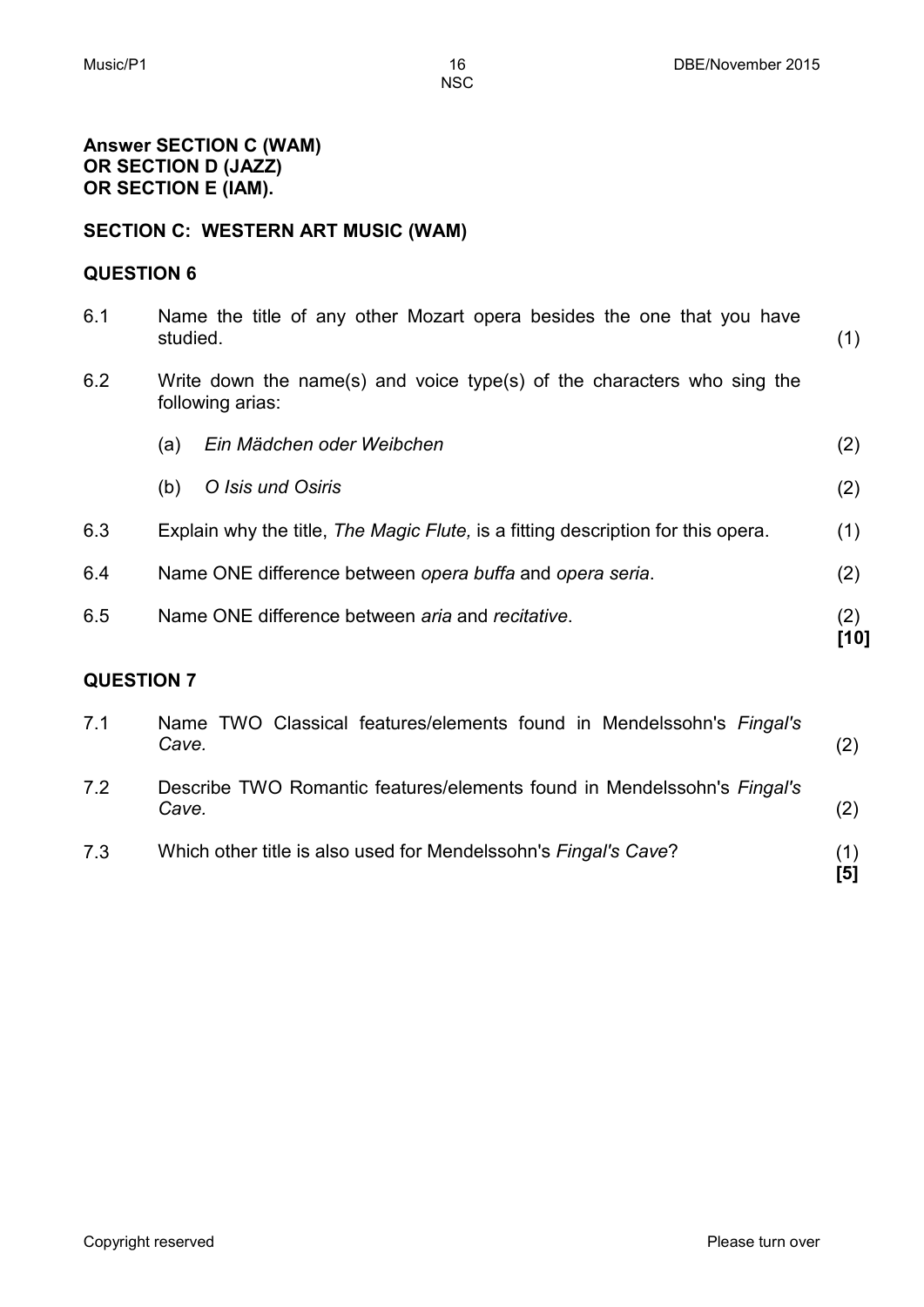**[5]**

NSC

#### **QUESTION 8**

Complete the table below representing the schematic layout of the Classical sonata form by inserting the missing words.

Write only the question number (8.1–8.5) and the answer in the ANSWER BOOK, for example 8.6 Cadenza.

| <b>Exposition</b>                         | 8.2            | 8.3                       |
|-------------------------------------------|----------------|---------------------------|
| First subject (tonic key)                 | (Various keys) | First subject (tonic key) |
| 8.1                                       | New material   | <b>Bridge</b>             |
| Second subject<br>(dominant/relative key) |                | 8.4                       |
| Codetta                                   |                | 8.5                       |

#### **QUESTION 9**

Describe the instrumentation of the standard Classical orchestra. **[5]**

#### **QUESTION 10**

The fourth movement of Beethoven's *Symphony No. 6 Op. 68* is an unusual addition to the standard symphonic structure of the Classical period.

Write an essay in which you describe and discuss this movement.

Refer to the following aspects in your answer:

| THREE marks will be awarded for the logical presentation of facts and the structure of | (3)  |
|----------------------------------------------------------------------------------------|------|
| your essay.                                                                            | [15] |
| Form                                                                                   | (5)  |
| Instrumentation                                                                        | (2)  |
| Mood/Atmosphere                                                                        | (5)  |
|                                                                                        |      |

**TOTAL SECTION C: 40**

**OR**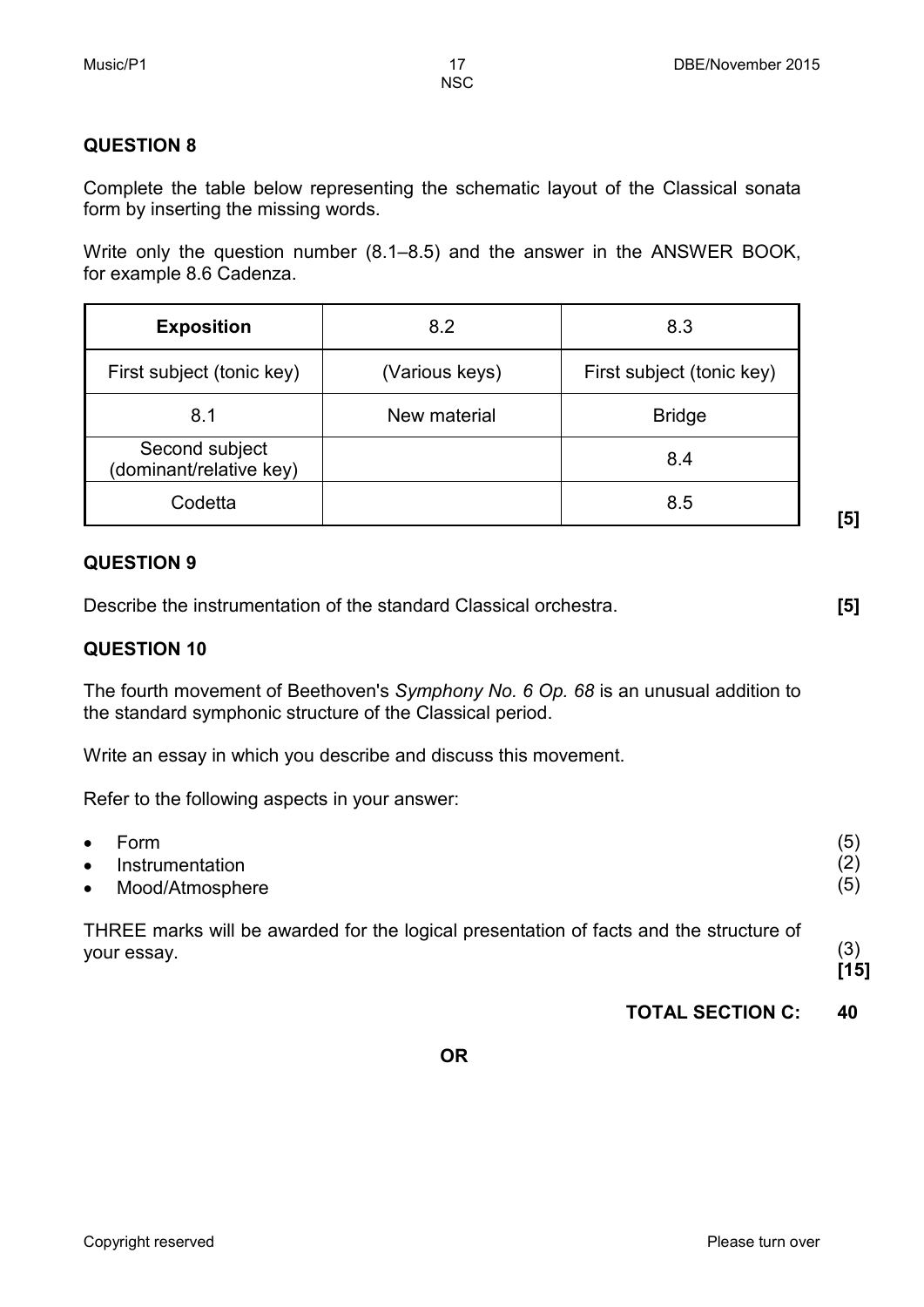#### **SECTION D: JAZZ**

#### **QUESTION 11**

| 11.1 | Name the instrument, other than the trumpet, that Feya Faku plays. |  |
|------|--------------------------------------------------------------------|--|
|------|--------------------------------------------------------------------|--|

- 11.2 Name ONE female marabi group from the 1930s. (1)
- 11.3 Name THREE characteristics that you would hear in the music of the kwela artist, Lemmy Mabaso. (3)
- 11.4 Which ONE of the following music elements can be treated as a cyclic pattern in a jazz standard? Write down only ONE term in the ANSWER BOOK.

texture; harmony; tone colour; mood (1)

11.5 Choose jazz classifications from COLUMN B that matches any FOUR artists/groups in COLUMN A. Write only the letter of your choice (A–F) next to the question number (11.5.1–11.5.6) in the ANSWER BOOK, for example 11.5.7 G.

|        | <b>COLUMN A</b>         |              | <b>COLUMN B</b> |
|--------|-------------------------|--------------|-----------------|
| 11.5.1 | Sakhile                 | A            | recent years    |
| 11.5.2 | <b>Merry Blackbirds</b> | B            | New jazz        |
| 11.5.3 | Robbie Jansen           | $\mathsf{C}$ | marabi          |
| 11.5.4 | <b>Todd Matshikiza</b>  | D            | Cape jazz       |
| 11.5.5 | Moses Molelekwa         | Е            | jazz at home    |
| 11.5.6 | Union of Africa         | F            | jazz in exile   |
|        |                         |              | (4 x 1          |

 $(4)$ **[10]**

#### **QUESTION 12**

- 12.1 Briefly describe TWO of the elements below that are reflected in the music of Chris McGregor's bands, The Blue Notes and The Brotherhood of Breath.
	- Timbre
	- Melody
	- Style  $(2)$
- 12.2 Give TWO reasons why Chris McGregor's music could be regarded as extremely progressive. (2)
- 12.3 Name any musician who influenced Chris McGregor's style. (1)

**[5]**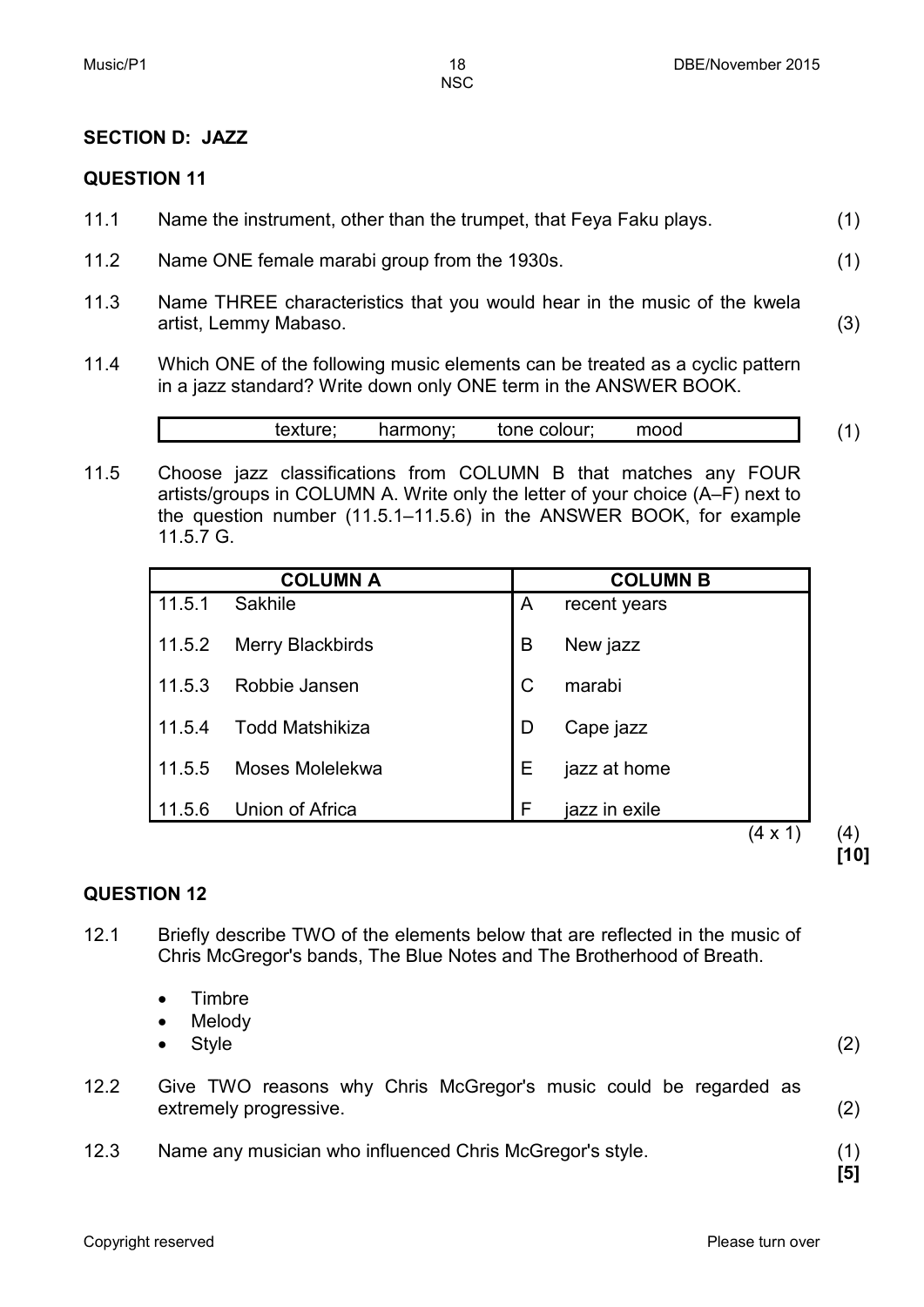#### **QUESTION 13**

| 13.1               | Name the style of Philip Tabane's music.                                                                                                    | (1)        |
|--------------------|---------------------------------------------------------------------------------------------------------------------------------------------|------------|
| 13.2               | Briefly describe THREE style characteristics of Philip Tabane's music.<br>Also refer to the instruments he uses.                            | (4)<br>[5] |
| <b>QUESTION 14</b> |                                                                                                                                             |            |
| 14.1               | Name an early keyboard-based style of South African jazz.                                                                                   | (1)        |
| 14.2               | Write a paragraph in which you briefly describe the musical origin of the style<br>of music named in QUESTION 14.1.                         | (4)<br>[5] |
| <b>QUESTION 15</b> |                                                                                                                                             |            |
|                    | 'Mbaganga is a music style that was strongly influenced by South Africa's political,<br>social and economic climate during the early 1960s. |            |

Write an essay in which you discuss this statement.

Refer to the following aspects in your answer:

| $\bullet$ | <b>Origins</b>                                                                                        | (5          |
|-----------|-------------------------------------------------------------------------------------------------------|-------------|
| $\bullet$ | <b>Characteristics</b>                                                                                | (5)         |
| $\bullet$ | Songs and artists                                                                                     | (2)         |
|           | THREE marks will be awarded for the logical presentation of facts and the structure of<br>your essay. | (3)<br>[15] |

### **TOTAL SECTION D: 40**

**OR**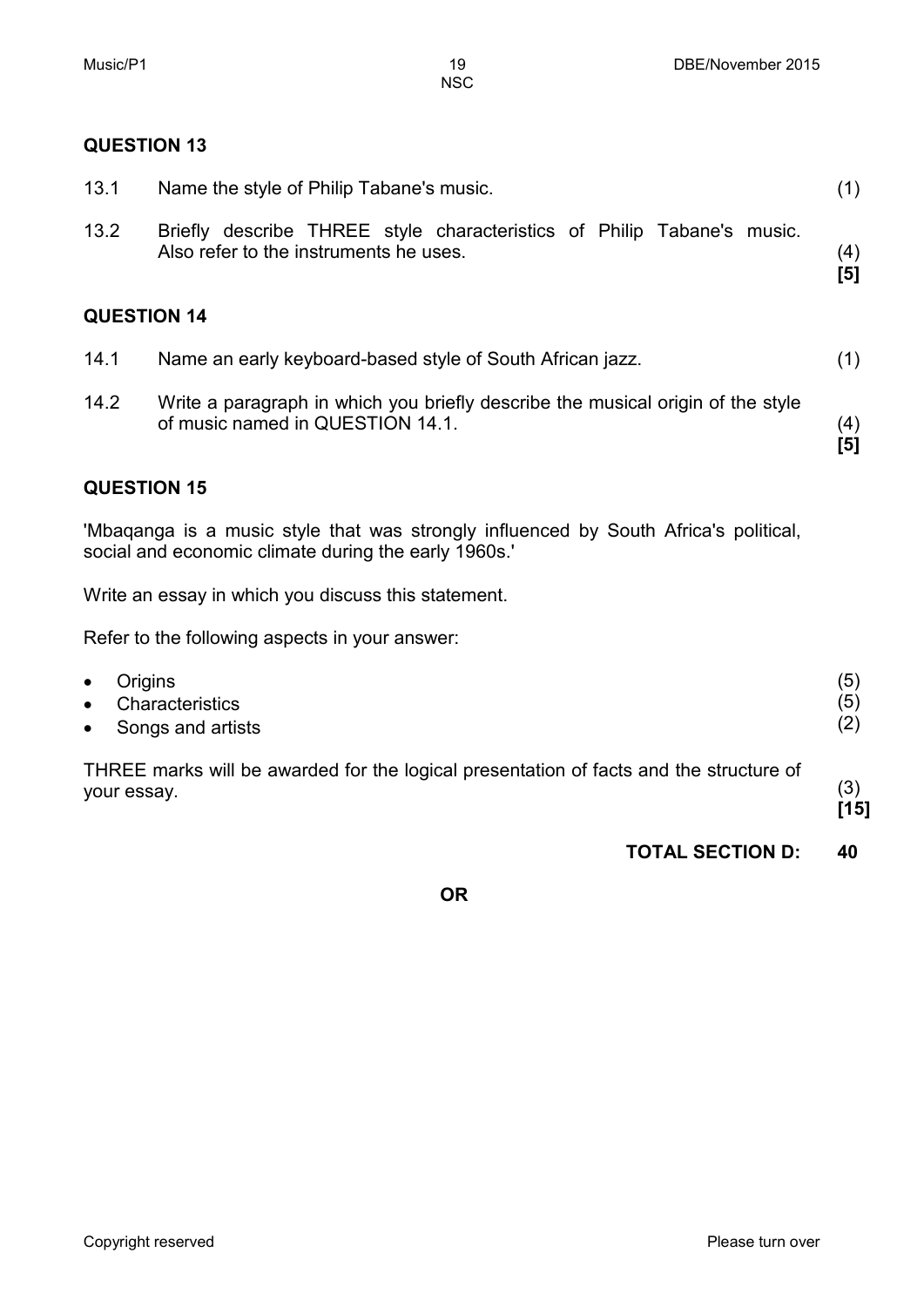#### **SECTION E: INDIGENOUS AFRICAN MUSIC (IAM)**

#### **QUESTION 16**

| 16.1 | Name the TWO guitar-playing styles used in maskandi.                | (2) |
|------|---------------------------------------------------------------------|-----|
| 16.2 | What is the difference between the two styles in QUESTION 16.1?     | (2) |
| 16.3 | Which South African cultural group uses malombo and murundzi drums? | (1) |

- 16.4 With which style of music would you associate ukucothoza (dance style)? (1)
- 16.5 Choose cultural groups from COLUMN B that match any FOUR instruments in COLUMN A. Write only the letter of your choice (A–I) next to the question number (16.5.1–16.5.9) in the ANSWER BOOK, for example 16.5.10 J.

|        | <b>COLUMN A</b> |   | <b>COLUMN B</b> |     |
|--------|-----------------|---|-----------------|-----|
| 16.5.1 | Sikhelekhele    | A | abeZulu         |     |
| 16.5.2 | Tshizambi       | B | <b>Batswana</b> |     |
| 16.5.3 | Lingcacu        | C | <b>Bapedi</b>   |     |
| 16.5.4 | Marhonge        | D | amaXhosa        |     |
| 16.5.5 | Morothlwane     | E | amaNdebele      |     |
| 16.5.6 | Ifegwana        | F | <b>Basotho</b>  |     |
| 16.5.7 | Lengope         | G | vhaVenda        |     |
| 16.5.8 | Sekgobogobo     | H | Batsonga        |     |
| 16.5.9 | Umhubhe         |   | amaSwati        |     |
|        |                 |   | $(4 \times 1)$  | (4) |

#### **QUESTION 17**

| 17.1 | State FOUR ways in which traditional kiba music influenced the music of Sello<br>Galane. | (4)        |
|------|------------------------------------------------------------------------------------------|------------|
| 17.2 | Name an artist/band that influenced Sello Galane's music.                                | $\sqrt{5}$ |

**[10]**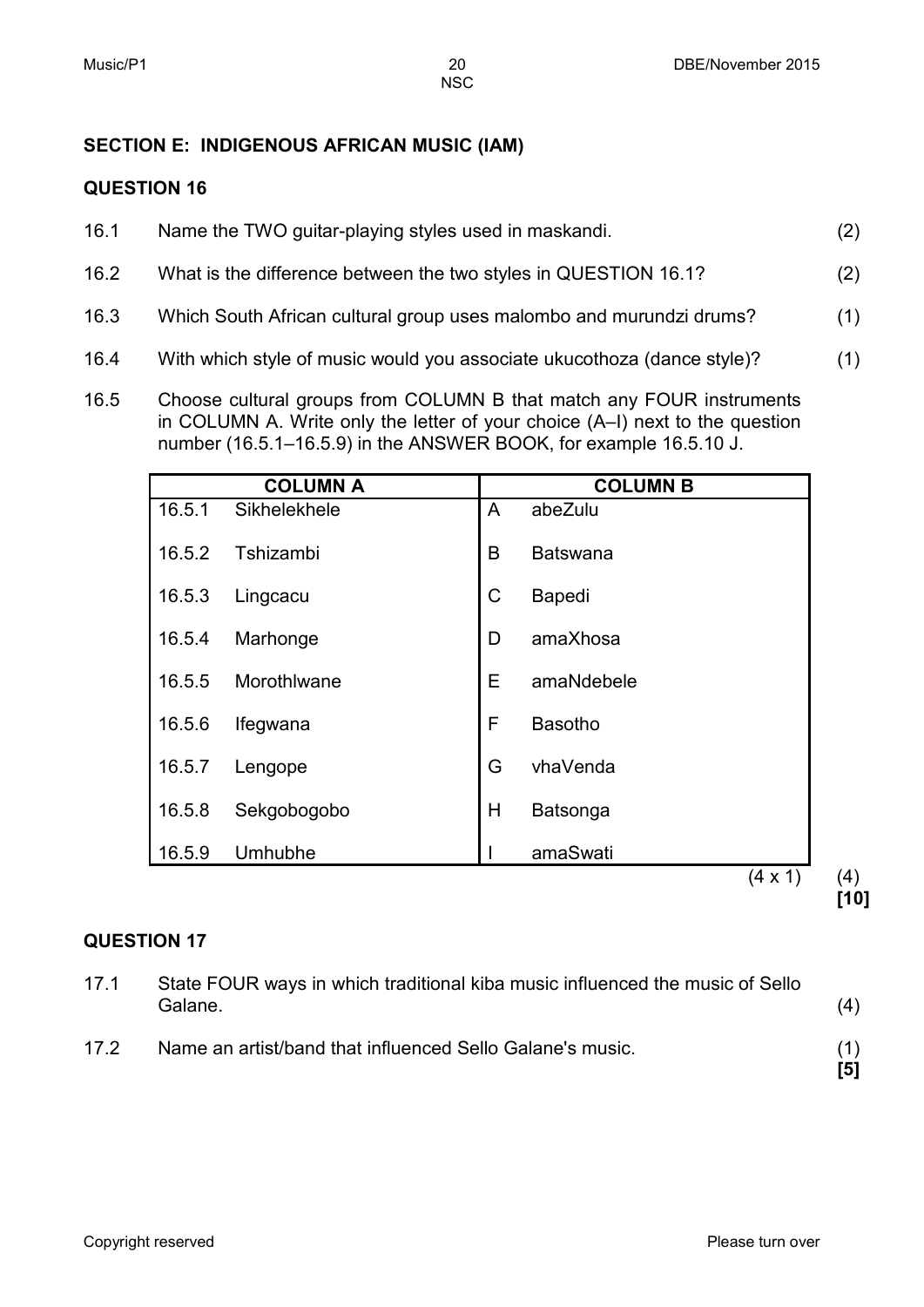### **QUESTION 18**

Choose ONE of the following types of song-dances. Write the letter of your choice (a)–(e) and then answer the question.

- (a) Tshikona
- (b) Borankana
- (c) Muchongolo
- (d) Mohobelo
- (e) Isitshikiza

Write a short paragraph in which you link the type of song-dance to a cultural group.

Refer to the following aspects:

- Cultural group
- Features of the dance/music
- Function of the dance
- **Instrumentation used [5]**

#### **QUESTION 19**

Briefly describe the function of drumming and dance in indigenous African communities. **[5]**

#### **QUESTION 20**

'Mbaqanga is a musical style that was strongly influenced by South Africa's political, social and economic climate during the early 1960s.'

Write an essay in which you discuss this statement.

Refer to the following aspects in your answer:

| $\bullet$ | Origins                                                                                               | (5)         |
|-----------|-------------------------------------------------------------------------------------------------------|-------------|
| $\bullet$ | Characteristics                                                                                       | (5)         |
| $\bullet$ | Songs and artists                                                                                     | (2)         |
|           | THREE marks will be awarded for the logical presentation of facts and the structure of<br>your essay. | (3)<br>[15] |

**TOTAL SECTION E: 40**

**GRAND TOTAL: 120**